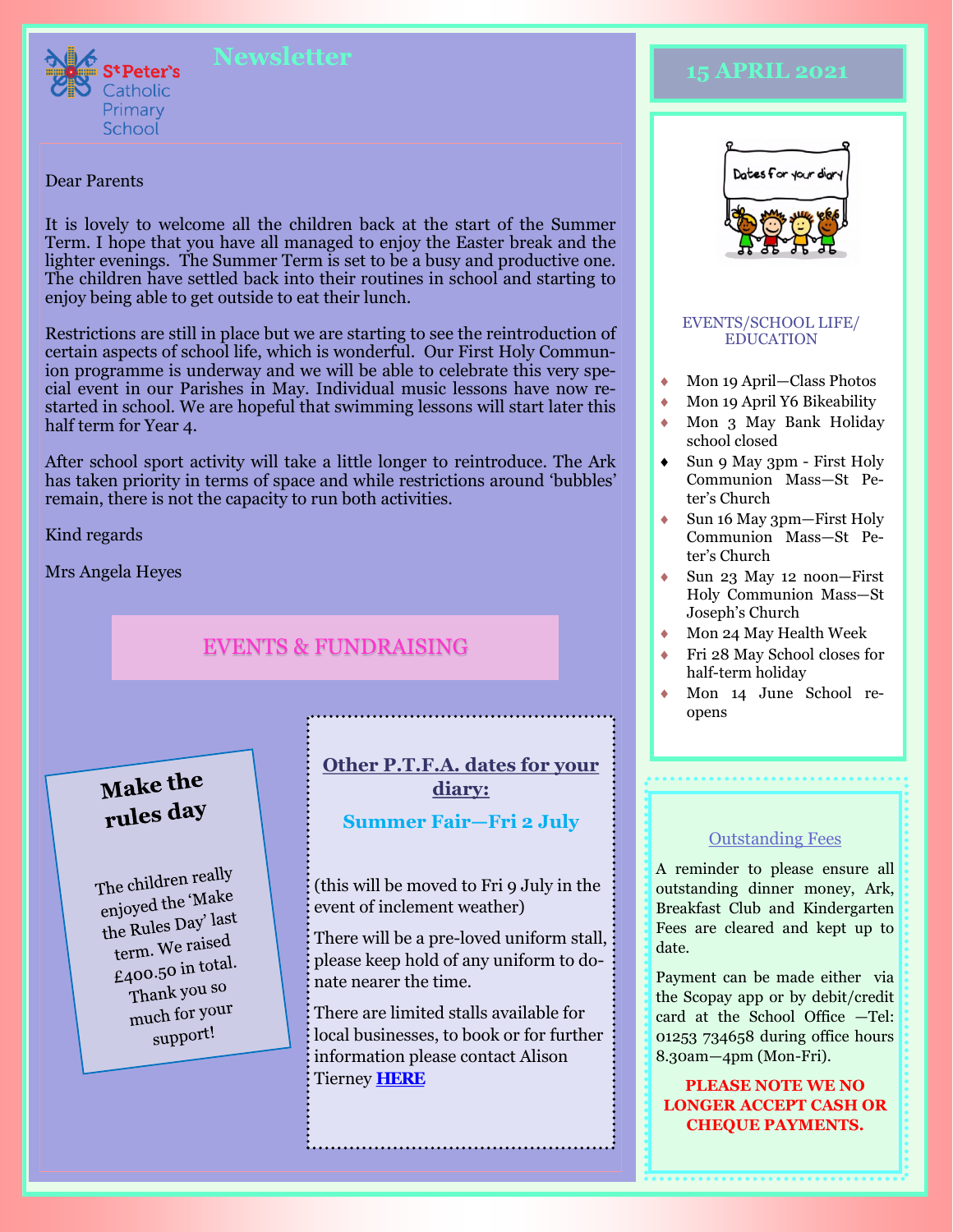#### *OUR SCHOOL VIRTUES*

#### **Eloquent and Truthful**

Our school virtues this half term are 'truthful' and 'eloquent.' Eloquence is about promoting language to ask questions, express emotions, speak beliefs, talk about matters of faith and hope, debate points of view and engage in conversation. Young people need to be articulate, to be confident with an extensive vocabulary, to be able to construct a persuasive argument. Eloquence is not just about speaking but finds expression through drama, music, dance, writing, design, digital media and sport; encouraging children to express their identity as well as their talents.

However, being able to speak well is not much use if what you speak is not worth saying.

Eloquence must be used in a truthful way to speak truth about myself and others, about relations between people, about the world and about God. Education is the search for truth and the eloquent articulation of what we discover. As Jesus tells us, "The truth will set you free." (John 8:32)

Promoting the virtue of truth is not simply about teaching children not to lie, important though that is, it is about teaching them to seek the deeper truth, the more nuanced expression, the better account of something.

 $\overline{\xi}$  hopeful curious attentive  $\Phi$ wise faith-filled  $\frac{1}{8}$ grateful  $\frac{\text{generous } = \text{eig}}{\text{in|equent } = \text{discerning}}$  $\exists$  active

## **SCHOOL LIFE & LEARNING**



#### **CAFOD WALK FOR WATER**

Thank you to all who supported the CAFOD Lent Appeal—Walking for Water. We raised £265. If you still wish to donate please follow the link [HERE](https://www.justgiving.com/fundraising/stpetersschoollytham?utm_source=Sharethis&utm_medium=fundraising&utm_content=stpetersschoollytham&utm_campaign=pfp-email&utm_term=2d5429639a434fd3b054504e366cd4df)

**SCHOOL SUMMER UNIFORM**



Summer uniform is available to purchase from Top Marque, Park Road, St Annes. The shop opening times are Mon-Sat 9am—5pm

#### **BIKEABILITY**

Year 6 pupils will be taking part in the Bikeability practical cycle training course next week. Mrs Alfrey will contact parents directly to confirm details.





Thank you very much to the Croft and Healy Family for their kind donation of books. We are keen to extend the range of texts available within each class library. If you have any spare books that are finished with and in good condition, we will gladly accept them in school.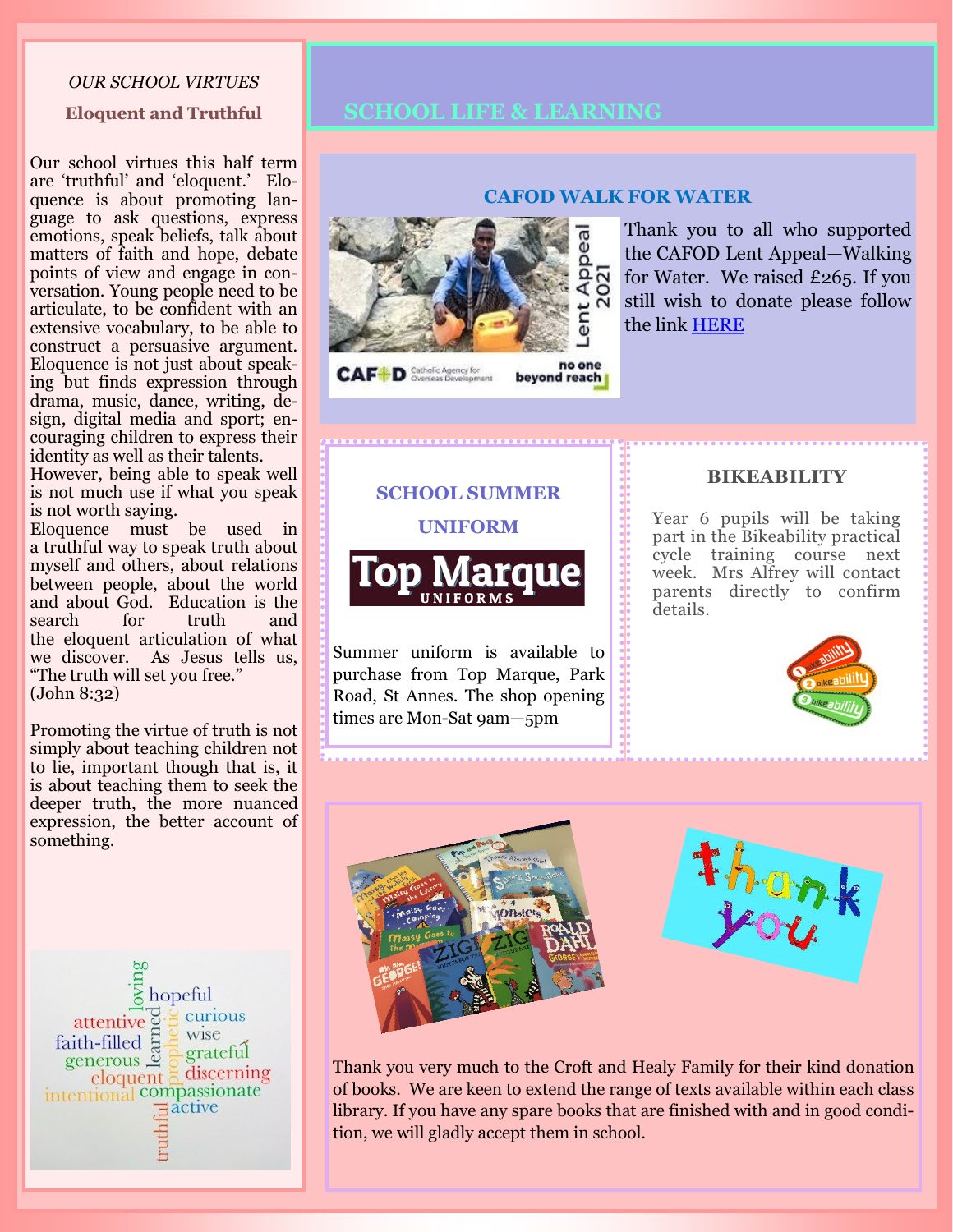



### **To Parents/Carers**

### Lancashire Music Service - Academic Year 2020-2021

We are delighted to be able to offer music tuition through the Lancashire Music Service Parental Direct Payment scheme giving your child the chance to learn an instrument or have singing lessons. We will be making every effort to deliver face to face lessons in school, ensuring clear virus control procedures are in place. If this is not possible, Lancashire Music Service can offer online instrumental and singing lessons which lessons can be accessed from home. All you need is a suitable device and internet access (desktop, laptop, iPad)

# Closing Date for application requests is 10th May 2021 for lessons scheduled to commence week beginning 7th June 2021.

The cost for face to face or online lessons is as follows:

| Group             | £ $7.50$ per lesson |
|-------------------|---------------------|
| 20min             | £12.00 per lesson   |
| 30 <sub>min</sub> | £14.00 per lesson   |
| 40 min            | £18.00 per lesson   |

Full information is available in our brochure - please click on the link below. https://www.lancashiremusichub.co.uk/files/2020/07/Lancashire-Music-Service-PDP-Brochure-2020-2021.pdf.

### To sign up for music lessons please register online at: www.lancashiremusichub.co.uk/enrol and select - Instrumental lessons in school Parental Direct Payment Scheme.

What happens next?

You will receive notification after the closing date to confirm your music lesson request has been arranged with the music tutor. If you select to hire an instrument our Warehouse Team will contact you to arrange collection of the instrument.

General PDP enquires: Tel 01257 517138 Email Imspdp@lancashire.gov.uk Instrument enquiries: Tel 01257 517127 Email Imsinstruments@lancashire.gov.uk

We look forward to supporting your child's musical journey through Lancashire Music Service.